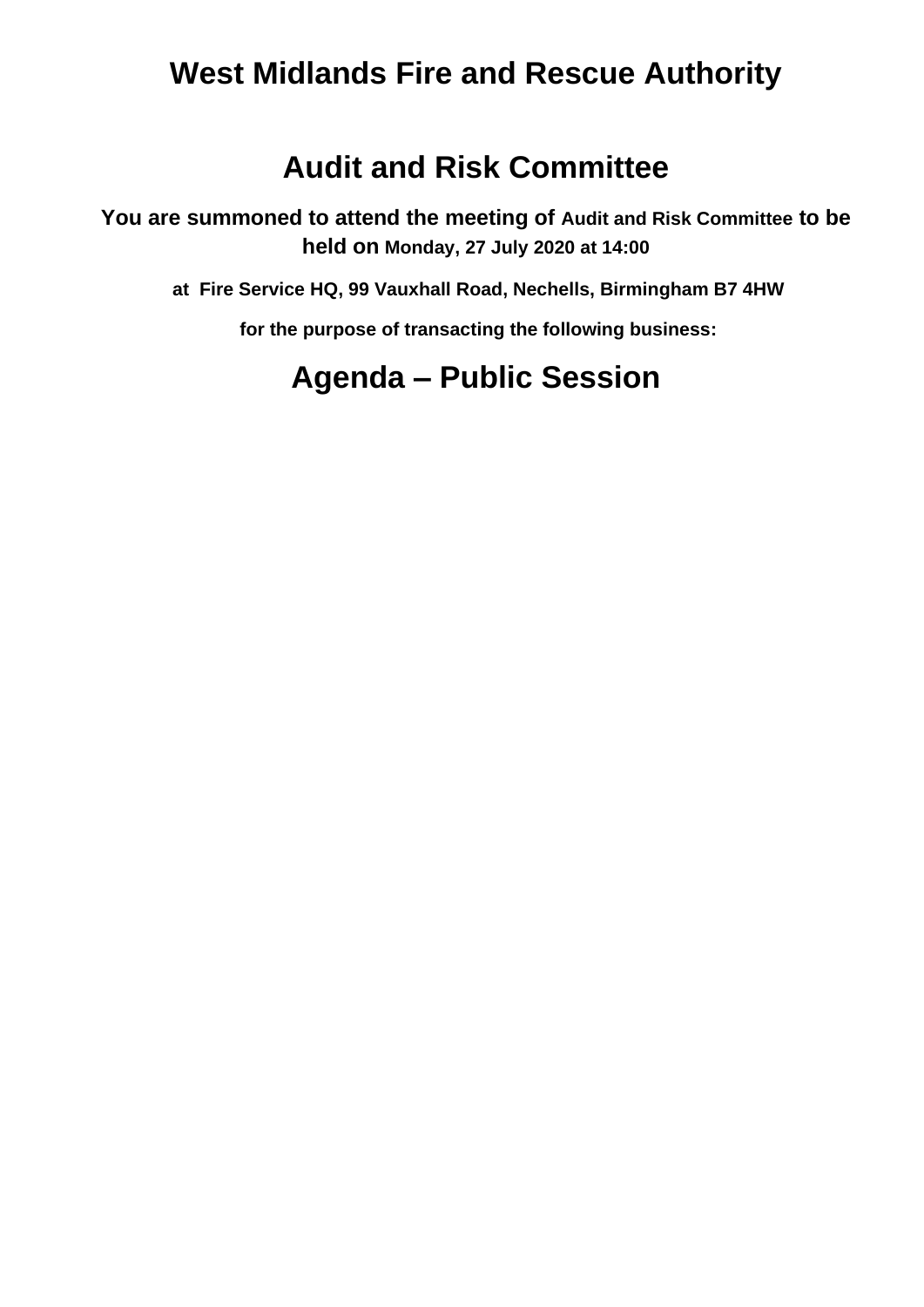| 1              | To receive apologies for absence (if any)                                      |                |
|----------------|--------------------------------------------------------------------------------|----------------|
| $\overline{2}$ | Declarations of interests                                                      |                |
| 3              | Minutes of the Audit and Risk Committee held on 01 June 2020                   | $5 - 8$        |
| 4              | 12602202 Audit Plan 2019-20                                                    | $9 - 12$       |
| 5              | 12602202 WMFRA Audit Plan 2019-20 - Appendix A                                 | $13 - 30$      |
| 6              | 12602202 WMFRA Audit plan update -Covid19 Appendix B                           | $31 - 34$      |
| 7              | 12602204 Informing the Audit Risk WMFRA 2019-20                                | $35 - 36$      |
| 8              | 12602204 WMFRA Informing the Audit Risk Assessment 2019-20<br><b>FINAL</b>     | $37 - 74$      |
| 9              | 91203203 Audit Fees and the Sustainability of the Local Audit<br><b>Market</b> | $75 - 112$     |
| 10             | 91507202 WMFS Internal Audit Plan 2020 21 - Cover report                       | $113 -$<br>114 |
| 11             | 91507202 WMFS Internal Audit Plan 2020 21 - Appendix                           | $115 -$<br>130 |
| 12             | 91507203 Governance Statement 2019-20                                          | $131 -$<br>142 |
| 13             | 91507204 WMFS Intenal Audit Annual Report 2019.20 covering<br>report           | $143 -$<br>144 |
| 14             | 91507204 WMFS Internal Audit Annual Report 2019-20 Appendix                    | $145 -$<br>156 |
| 15             | 91607202 Statement of Accounts 2019-2020 covering report                       | $157 -$<br>160 |
| 16             | 91607202 Statement of Accounts 2019 20 Appendix A                              | $161 -$<br>262 |
|                |                                                                                |                |

 91607202 Summary of Accounts 2019-2020 Appendix B **263 -**